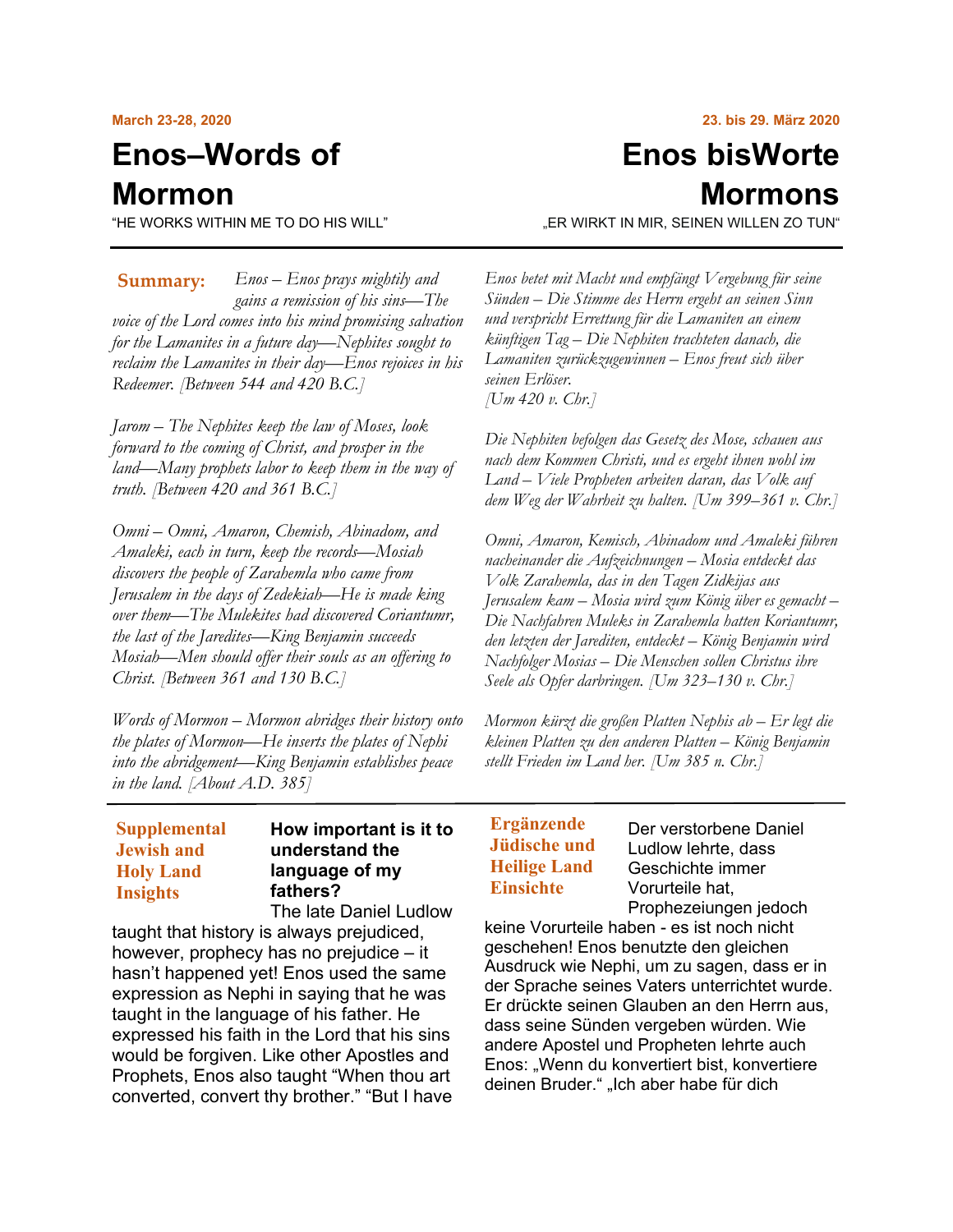prayed for thee, that thy faith fail not: and when thou art converted, strengthen thy brethren." **(Luke 22:32)** "Let him know, that he which converteth the sinner from the error of his way shall save a soul from death, and shall hide a multitude of sins." **(James 5:20)** "Take heed unto thyself, and unto the doctrine; continue in them: for in doing this thou shalt both save thyself, and them that hear thee." **(1 Timothy 4:16)** "And if it so be that you should labor all your days in crying repentance unto this people, and bring, save it be one soul unto me, how great shall be your joy with him in the kingdom of my Father! "And now, if your joy will be great with one soul that you have brought unto me into the kingdom of my Father, how great will be your joy if you should bring many souls unto me!" **(D&C 18:15-16)** As a harmonic or echo of the allegory of the olive tree, Enos reminds us that records can help future generations, even if the future generations descend from present unbelievers. Again, in a lesson of faith in the Lord, he knows that the records of the Nephites and the Lamanites would be saved.

#### **How do I envision, "Returning Home?"**

In closing his account, Enos reaches back to his roots to where his forefathers came from, Jerusalem, the City of the Lord. Then in a fitting conclusion, he anticipates entering into the mansions of his Heavenly Father. "As we have heard, so have we seen in the city of the LORD of hosts, in the city of our God: God will establish it for ever." **(Psalms 48:8)** "The sons also of them that afflicted thee shall come bending unto thee; and all they that despised thee shall bow themselves down at the soles of thy feet; and they shall call thee, The city of the LORD, The Zion of the Holy One of Israel." **(Isaiah 60:14)** "And he spake also concerning the house of Israel, and the Jerusalem from whence Lehi should come--after it should be destroyed it should be built up again, a holy city unto the Lord; wherefore, it could not be

gebetet, dass dein Glaube nicht erlischt. Und wenn du wieder umgekehrt bist, dann stärke deine Brüder!" (Lukas 22:32) "dann soll er wissen: Wer einen Sünder, der auf einem Irrweg ist, zur Umkehr bewegt, rettet ihn vor dem Tod und deckt viele Sünden zu." **(Jakobus 5:20)** "Achte auf dich selbst und auf die Lehre; halte daran fest! Wenn du das tust, rettest du dich und alle, die auf dich hören." **(1. Timotheus 4:16)** "Und wenn es so ist, dass ihr alle eure Tage arbeitet, um dieses Volk zur Umkehr zu rufen, und auch nur eine einzig[e](https://www.churchofjesuschrist.org/#note15a) [Seele](https://www.churchofjesuschrist.org/#note15a) zu mir führt, wie groß wird eure Freude mit ihr im Reich meines Vaters sein! Und nun, wenn eure Freude schon groß sein wird mit einer Seele, die ihr zu mir ins Reich meines Vaters geführt habt, wie groß wird eure Freude sein, wenn ihr viele Seelen zu mir führt!" **(LuB 18: 15-16)** Als Harmonische oder Echo der Allegorie des Olivenbaums erinnert Enos uns daran, dass Aufzeichnungen zukünftigen Generationen helfen können, selbst wenn die zukünftigen Generationen von gegenwärtigen Ungläubigen abstammen. Wiederum weiß er in einer Lektion des Glaubens an den Herrn, dass die Aufzeichnungen der Nephiten und Lamaniten gerettet werden würden.

#### **Wie stelle ich mir "Rückkehr nach Hause" vor?**

Beim Schließen seines Kontos greift Enos zu seinen Wurzeln zurück, wo seine Vorfahren herkamen, Jerusalem, die Stadt des Herrn. In einem passenden Fazit rechnet er dann damit, die Villen seines himmlischen Vaters zu betreten. "Wie wir es gehört, so haben wir es gesehen in der Stadt des HERRN der Heerscharen, der Stadt unsres Gottes. Gott macht sie fest auf ewig." **(Psalmen 48:9)** "Gebückt kommen die Söhne deiner Unterdrücker zu dir, / alle, die dich verachtet haben, werfen sich dir zu Füßen. Man nennt dich Stadt des HERRN / und Zion des Heiligen Israels." **(Jesaja 60:14)** "Und er sprach auch vom Haus Israel und von dem Jerusalem, von woher Lehi kommen werde – nachdem es zerstört worden sei, würde es wieder aufgebaut werden, eine heilige Stadt für den Herrn; darum kann es nicht ein neues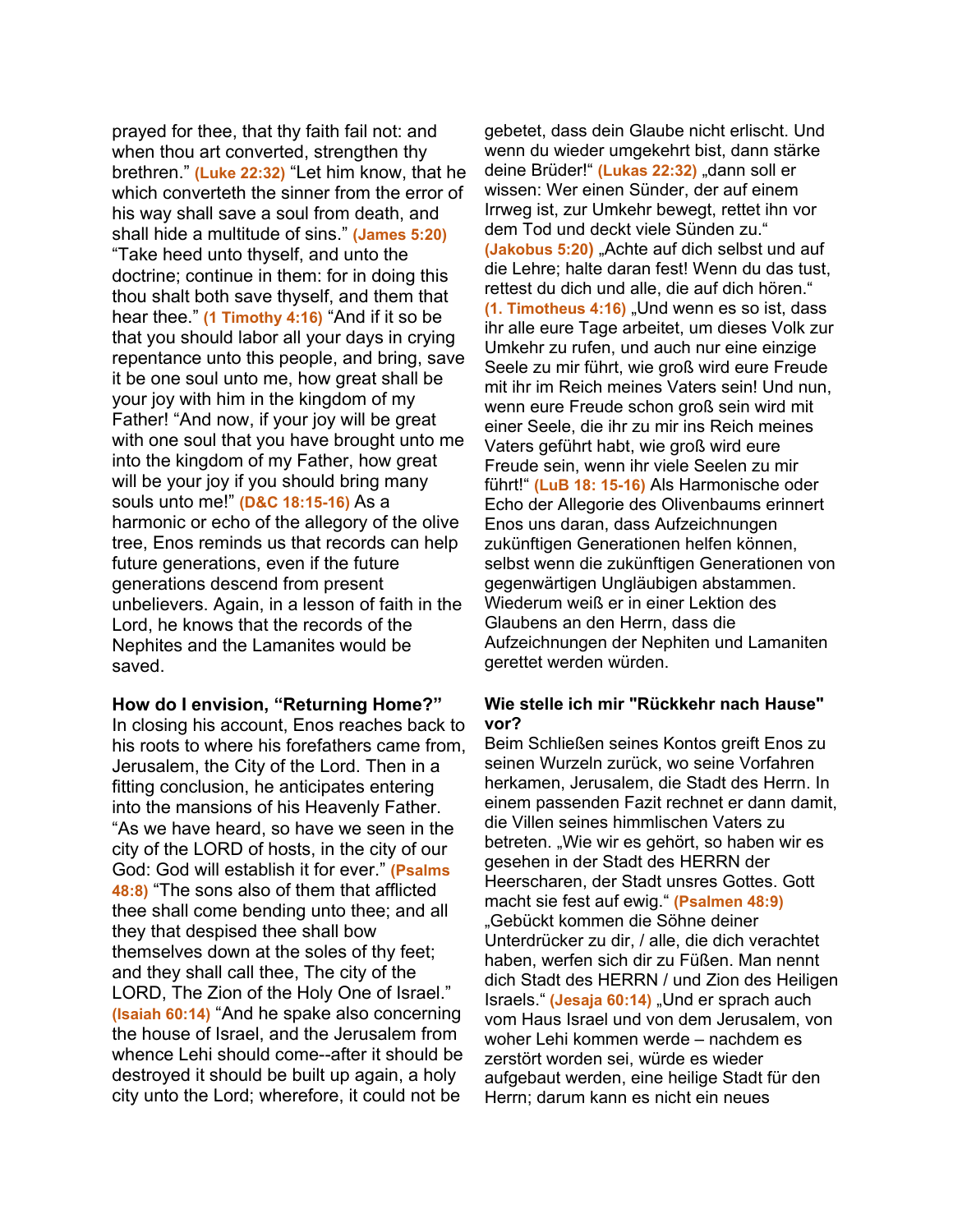a new Jerusalem for it had been in a time of old; but it should be built up again, and become a holy city of the Lord; and it should be built unto the house of Israel." **(Ether 13:5)**

### **How merciful is my God?**

In Jarom, written by Enos' son, I find an interesting parallel to modern Israel. Jarom's reminder that, notwithstanding the "hardness of their hearts," the Lord is exceedingly merciful. Israel's people do not remember who their Lord Jehovah is (even so, they keep the Sabbath day better than most peoples I know). They are surrounded by proclaimed enemies, yet they are protected. They are becoming prosperous and definitely fine in their workmanship (and weaponry). At the same time, a growing society of "believers" is apparent with an estimated thirty-thousand "Messianic" Jews among the almost ten-million inhabitants in Israel. For both, the believers and others, a growing expectance of the Messiah is also evident.

## **How valiant should I be in preserving my country?**

The words of Omni, Amaron, Chemish, Abinadom and Amaleki also seem to be echoed in Israel's modern times. These are men who have valiantly fought to preserve Israel's independence and freedom. These officers unabashedly say that they are not "observant" in keeping religious laws yet, like Omni, they keep connected to "God's line." They, as these Book of Mormon writers, may be more religious than they openly express. A case in point is a story of General Moshe Dayan. When asked if he believed in miracles, he responded, "No, we just count on them!"

## **How important are the of "gatherings" the family and their records?**

Israel's high interest in its scattered relatives is another parallel to Mosiah finding a lost

Jerusalem sein, denn es bestand schon in alter Zeit; sondern es würde wieder aufgebaut werden und eine heilige Stadt des Herrn werden; und es würde für das Haus Israel erbaut werden –" **(Ether 13: 5)**

### **Wie barmherzig ist mein Gott?**

In Jarom, geschrieben von Enos 'Sohn, finde ich eine interessante Parallele zum modernen Israel. Jaroms Erinnerung daran, dass der Herr trotz der "Härte ihres Herzens" außerordentlich barmherzig ist. Das israelische Volk erinnert sich nicht daran, wer sein Herr Jehova ist (trotzdem halten sie den Sabbat besser als die meisten Völker, die ich kenne). Sie sind von proklamierten Feinden umgeben und dennoch geschützt. Sie werden wohlhabend und definitiv gut in ihrer Verarbeitung (und Waffen). Gleichzeitig zeigt sich eine wachsende Gesellschaft von "Gläubigen" mit geschätzten dreißigtausend "messianischen" Juden unter den fast zehn Millionen Einwohnern in Israel. Sowohl für die Gläubigen als auch für andere ist eine wachsende Erwartung des Messias offensichtlich.

### **Wie tapfer sollte ich mein Land bewahren?**

Die Worte von Omni, Amaron, Chemish, Abinadom und Amaleki scheinen auch in der modernen Zeit Israels wiedergegeben zu werden. Dies sind Männer, die tapfer für die Wahrung der Unabhängigkeit und Freiheit Israels gekämpft haben. Diese Beamten sagen unverfroren, dass sie bei der Einhaltung religiöser Gesetze nicht "aufmerksam" sind, sondern wie Omni mit "Gottes Linie" verbunden bleiben. Sie, wie diese Schriftsteller des Buches Mormon, mögen religiöser sein, als sie offen ausdrücken. Ein typisches Beispiel ist die Geschichte von General Moshe Dayan. Auf die Frage, ob er an Wunder glaube, antwortete er: "Nein, wir zählen nur auf sie!"

#### Wie wichtig sind die "Versammlungen" der **Familie und ihrer Aufzeichnungen?** Das große Interesse Israels an seinen zerstreuten Verwandten ist eine weitere